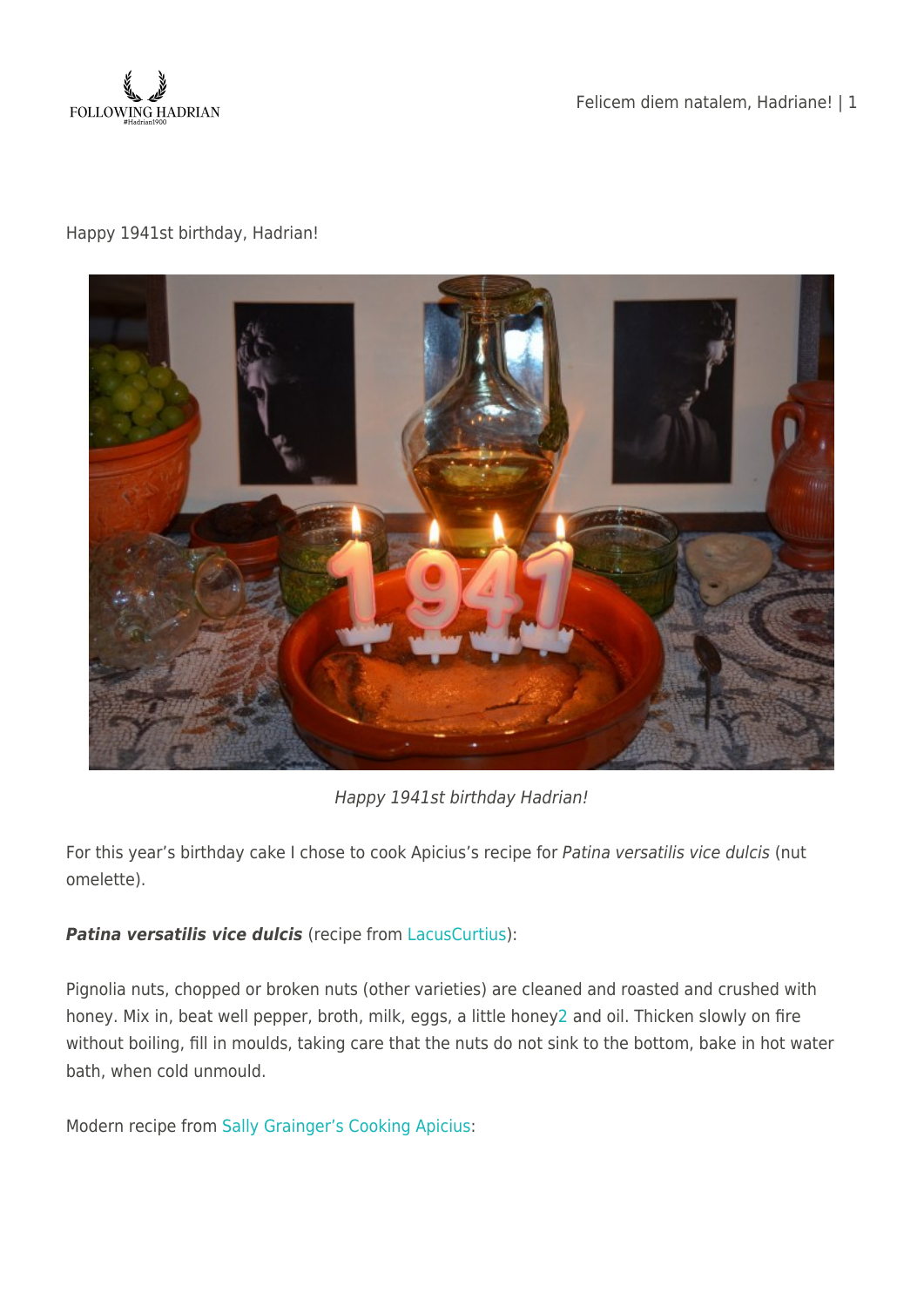

## **Ingredients:**

- 30 g flaked almonds
- 30 g walnuts or hazelnuts
- 30 g pine nuts
- $\cdot$  40 ml milk
- 40 ml white wine or dessert wine
- 4 eggs
- 1 tsp honey
- 1 tsp garum (fish sauce)
- pepper
- olive oil

Combine all the nuts and roast them in a medium oven until lightly coloured. Shake them a few times to ensure an even colour. Grind them or process until you have a coarse texture. Combine with the pepper, milk, wine, honey, fish sauce and the eggs and beat together. If you baking the patina, grease a ceramic dish with the olive oil and pour the ingredients in. Bake in a medium oven (350 °F, 180 °C, gas 4) until firm to the touch. Take out and cool slightly before cutting into wedges. Serve with a little runny honey poured over them and sprinkled with freshly ground pepper. Alternatively, cook the mixture in an omelette pan and finish the process under a grill to set the top.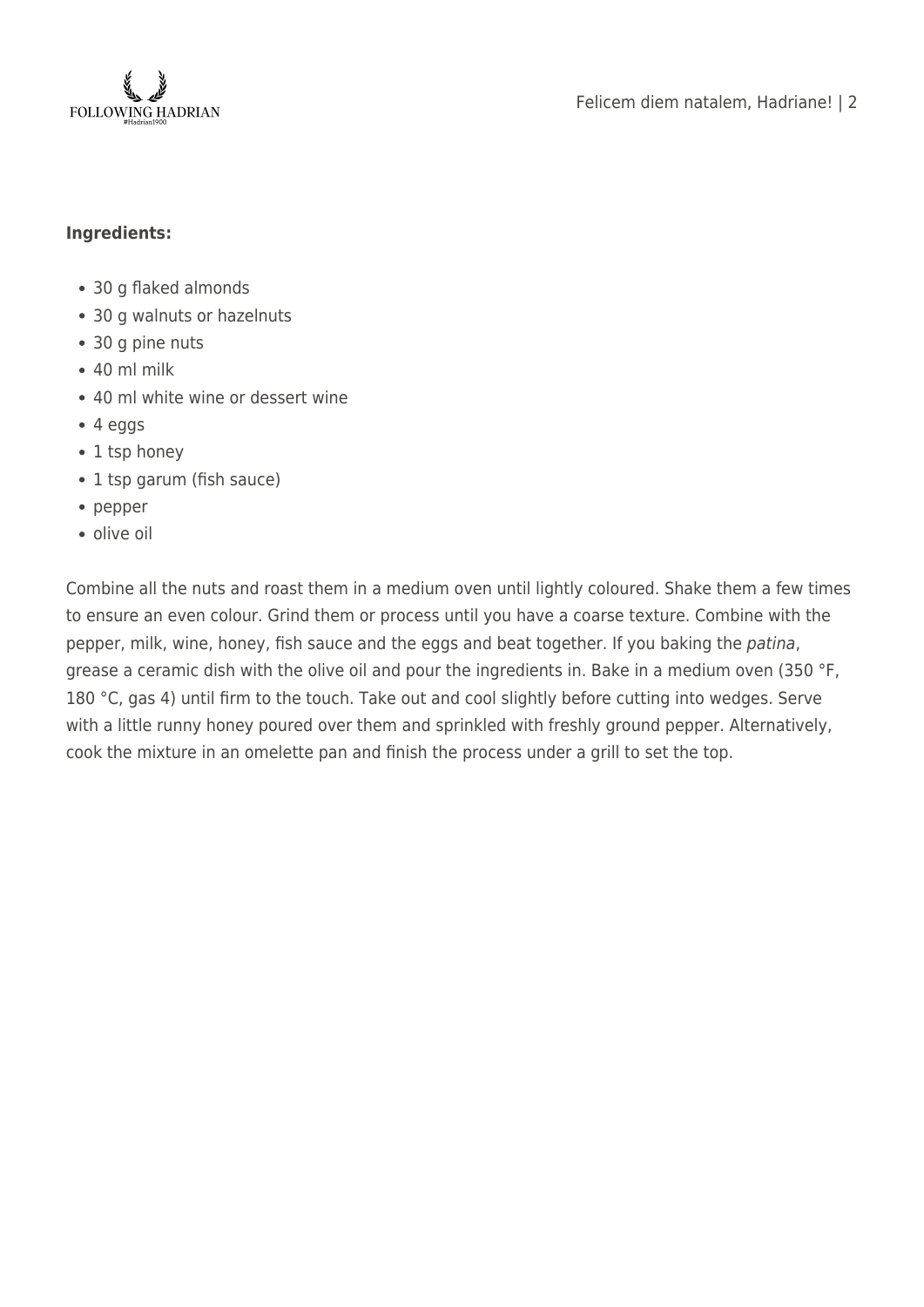



Patina versatilis vice dulcis